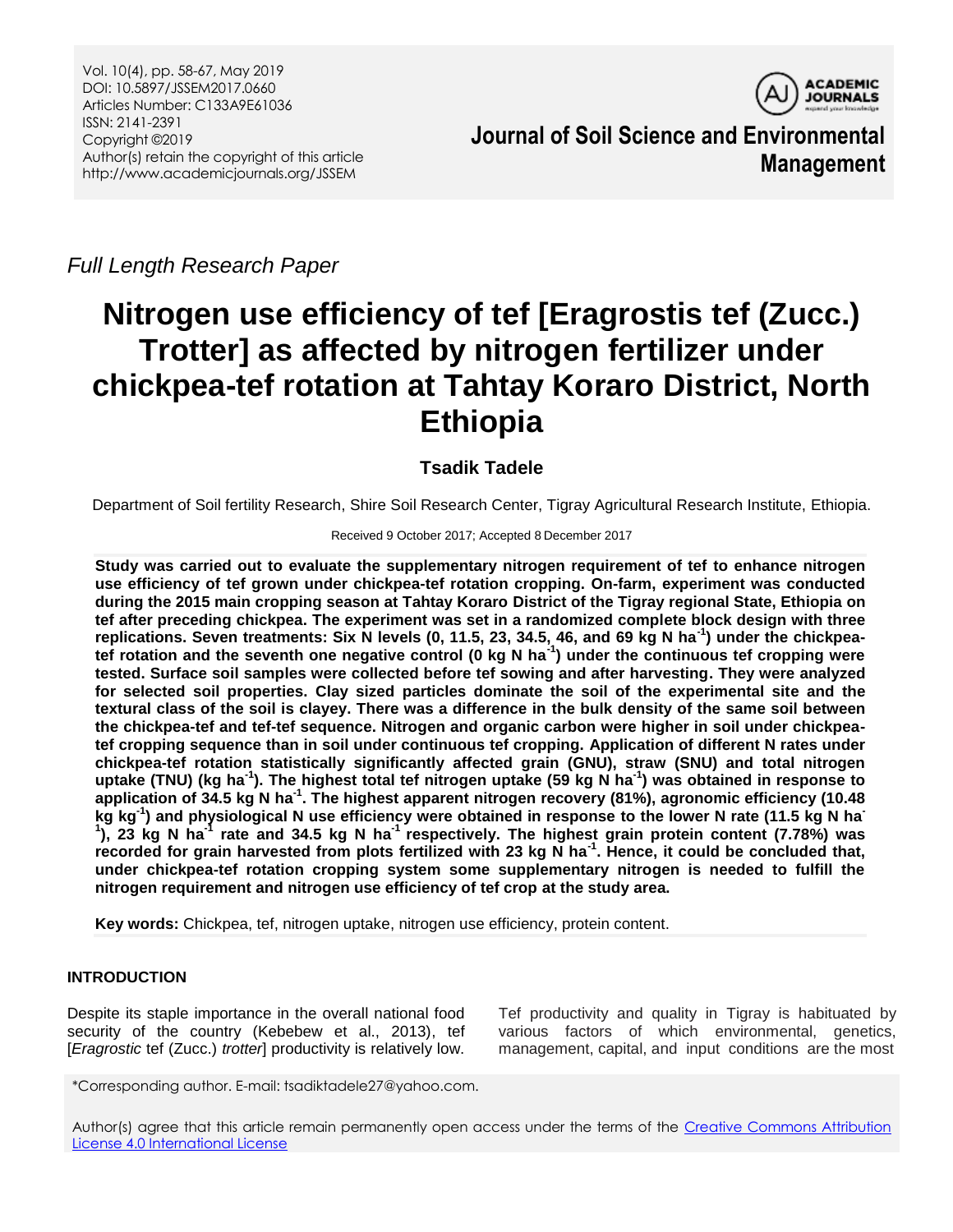relevant. In most cases, high tef yield demands an increase in nitrogen application. Nitrogen fertilizer is one of the main inputs for cereals production; as it is often the most limiting nutrient for crop yield in many parts of the world (Giller, 2004).

Many-fold increase in the use of fertilizers nitrogen was detected with the increased agricultural food production worldwide over the past few decades. Therefore, the accommodation of the needs of the escalating world population by developing a highly productive agriculture, whilst at the same time preserving the quality of the environment (Hirel et al., 2007) is believed to be challenging for the next decades. Excessive addition of this nutrient can contribute to the combined effects of denitrification, volatilization and leaching then watercourse pollution (Semenov et al., 2007). Reduction of applied N fertilizer rate to an optimized level can reduce soil nitrate leaching (Power et al., 2000).

Development of a more sustainable agricultural production and cropping system is becoming very important nowadays to improve soil nitrogen; this includes legumes in the cereals cropping system; rotation, intercropping, which is the most effective tool for significant reduction of the uses of external mineral N-input and an increase of crops nitrogen uptake and use efficiency (Nevens et al., 2004); it maintains soil structure, increases soil organic matter, increases water use efficiency, reduces soil erosion and pest infestation (Halvorson et al., 2004 and Riedell et al., 2009). Nitrogen use efficiency (NUE) for cereal production including tef is approximately 33% (Raun and Johson, 1999) worldwide.

Research is required to increase crop NUE and profitability to develop sustainable farming systems in response to persistently increasing economic and environmental pressures. According to Sowers et al. (1994), the application of high nitrogen rates may result in poor nitrogen uptake and low NUE due to excessive nitrogen losses. A better insight of NUE of tef is needed to augment sustainability of legume-cereal base rotations. Lopez and Lopez (2001) showed that nitrogen efficiency indices are significantly affected by crop rotation and nitrogen fertilizer rate. Yamoah et al. (1998) concluded that nitrogen efficiency is greater in crop rotation than in monoculture systems.

Crop rotation; legume with cereals has been practiced for long to improve soil fertility and increase productivity of the succeeding non-leguminous crops in Tigray. Fababean, chickpea, and vetch are commonly used in the rotation system in most areas of the region. In the study area, farmers most time rotate chickpea with *tef*. The valuable influence of legume based rotation cropping system is well known in the study area.

Farmers use nitrogen and phosphorus fertilizers for their cereal crops at a rate of 69 and 46 kg ha<sup>1</sup>, respectively which is a blanket recommendation. However, after leguminous crops, farmers decide on how much nitrogen fertilizer they have to apply for their

subsequent cereal crops based on their experiences. They reduce nitrogen fertilizer to half and even to zero for their succeeding cereal crops. This is because there is a knowledge gap on the significant contribution of preceding legumes to soil nitrogen addition and its effect on nitrogen use efficiency for succeeding t*ef* crop. Hence, this study was carried out to evaluate the nitrogen use efficiency of tef as influenced by supplementary nitrogen fertilizer rates after chickpea.

#### **MATERIALS AND METHODS**

Field experiment was conducted during the 2015 cropping season on selected farmers' field at Tahtay Koraro District, northwestern Tigray, northern Ethiopia (1,957 m.a.s.l., 14°03' 48.9'' N and 38°23' 51.9'' E). The area was selected for its long term experience in chickpea-tef rotation cropping system. Soil type of the study area is mainly vertisol (TFEB, 1995) (Figure 1).

The district is categorized under the semi-arid tropical mid highlands (SA<sub>3</sub>) belt of Ethiopia where most of the middle altitude crops such as tef *(Eragrostic tef*), fababean (*Vicia faba* L.), and chickpea (*Cicer arietinum* L.) are commonly grown. The area is characterized by uni-modal rainfall pattern and received annual rainfall of 769.71 mm during the experimentation in 2015 cropping season. The average maximum and minimum temperatures were 28.87 and 13.86°C, respectively (Figure 2).

The trial area was sown to tef without any fertilizers application in order to exhaust nutrients built up from previous cropping seasons during the 2013 cropping season. In the following year, 2014, chickpea cv. *Mariye* was sown at a seed rate of 150 kg ha-1 . During 2015 cropping season, tef cv. *Quncho* was sown at a seed rate of 10 kg ha<sup>-1</sup>, with six levels of nitrogen  $(0, 11.5, 23, 34.5, 46,$  and 69 kg N ha<sup>-1</sup>) applied to plots under chickpea-tef rotation and one negative control to plots under *tef-tef* cropping sequence. This negative control was used to see the contribution of chickpea to residual nitrogen. The experiment was arranged in a randomized complete block design (RCBD) replicated three times. Plot size was 4 by 3 m (12  $m^2$ ). The spacing between blocks plots and plant rows was 1 m, 0.5 m and 20 cm, respectively.

Most of the local farmers do not use fertilizer later for legumes for successive cereals, but some farmers use nitrogen fertilizer at a rate of 23 kg ha<sup>-1</sup>. Thus, the nitrogen levels were formulated based on the level that the local farmers use. Nitrogen was applied in split at sowing and the remaining at tillering initiation period for the tef crop to supply nitrogen at different stages and to reduce nitrogen loss. Plots received phosphorus, potassium and sulfur fertilizers at rates 69 kg  $P_2O_5$  ha<sup>-1</sup>, 80 kg K<sub>2</sub>O ha<sup>-1</sup> and 30 kg S ha<sup>-1</sup>as; triple super phosphate (TSP), potassium chloride (KCl) and calcium sulphate (gypsum), respectively in basal at planting. All plots were hand-weeded.

Representative soil samples were collected from 21 experimental plots before and after the experimentation in 2015 cropping season, using zigzag sampling method from 0 to 20 cm depth. Accordingly, seven composite samples were made from plots that received the same treatments. The collected composite soil samples were air dried, milled and sieved to pass through a 2 mm sieve except for soil organic carbon (OC) and total N analysis which passed through 0.5 mm sieve (Table 1). Organic matter (OM) was calculated by multiplying organic carbon figure by the conventional "Van Berminelen factor" of 1.724. Samples taken after the chickpea were used to see the contribution of precursor chickpea to soil physicochemical properties. Later, crop maturity tef was hand harvested from a net plot size of  $(10.4 \text{ m}^2)$ , air dried and biomass was recorded and threshed.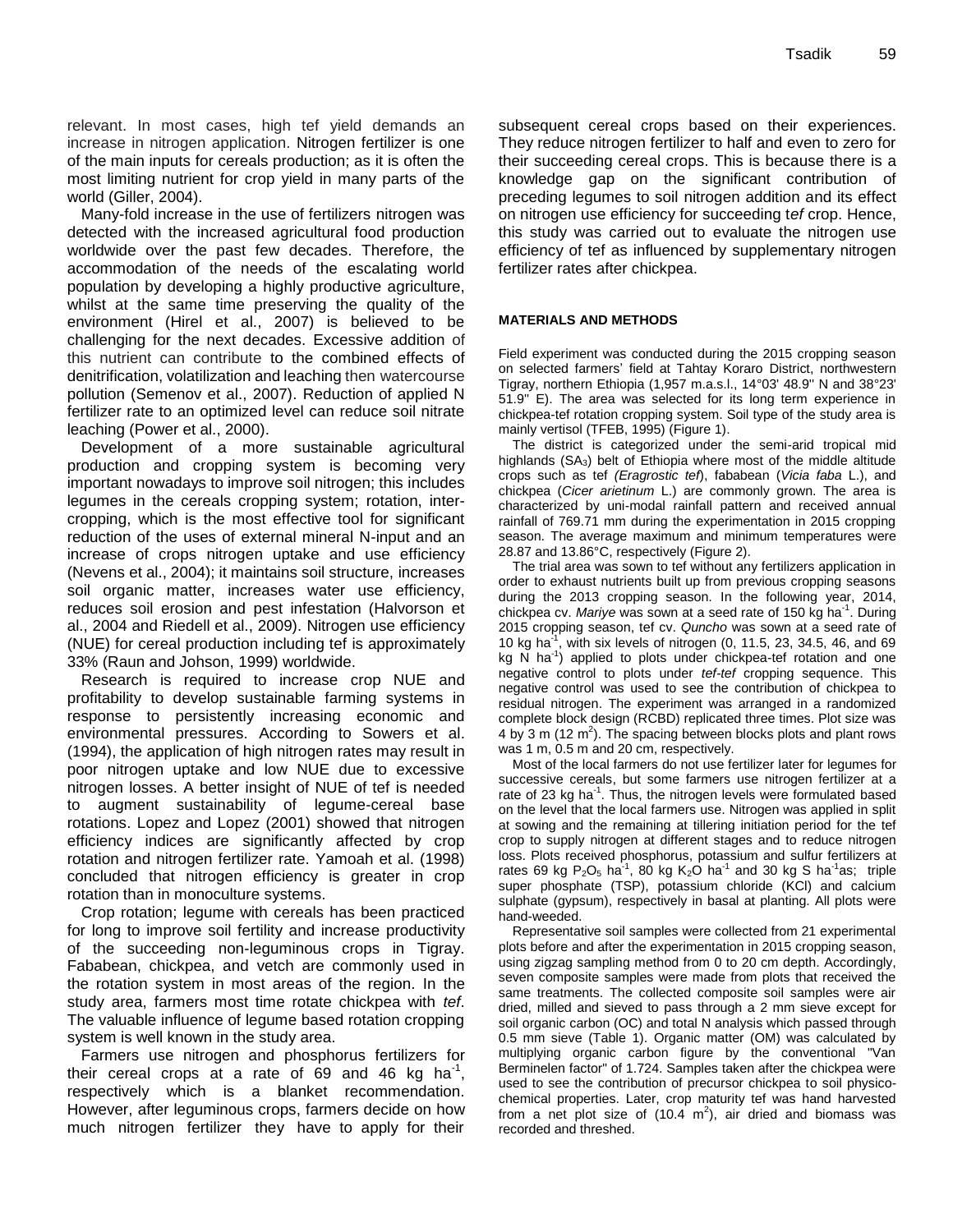

**Figure 1.** Location map of the study area.



**Figure 2.** Monthly rain fall, maximum and minimum temperature of the study area for 2015 cropping season (Where; RF= Rain Fall, Max tem= Maximum temperature and Min tem= Minimum temperature).

Following threshing, grain and straw yields were calculated on a hectare basis at 12 and 20% moisture content, respectively. Plant samples were also collected randomly after maturity, from each experimental plot for nitrogen analysis. The plant samples were partitioned into grain and straw and washed with distilled water to clean the samples from contaminants like dust before grinding. The grain and straw samples (after washing) were separately oven dried at 70°C until it retained constant weight for 24 h. After drying, the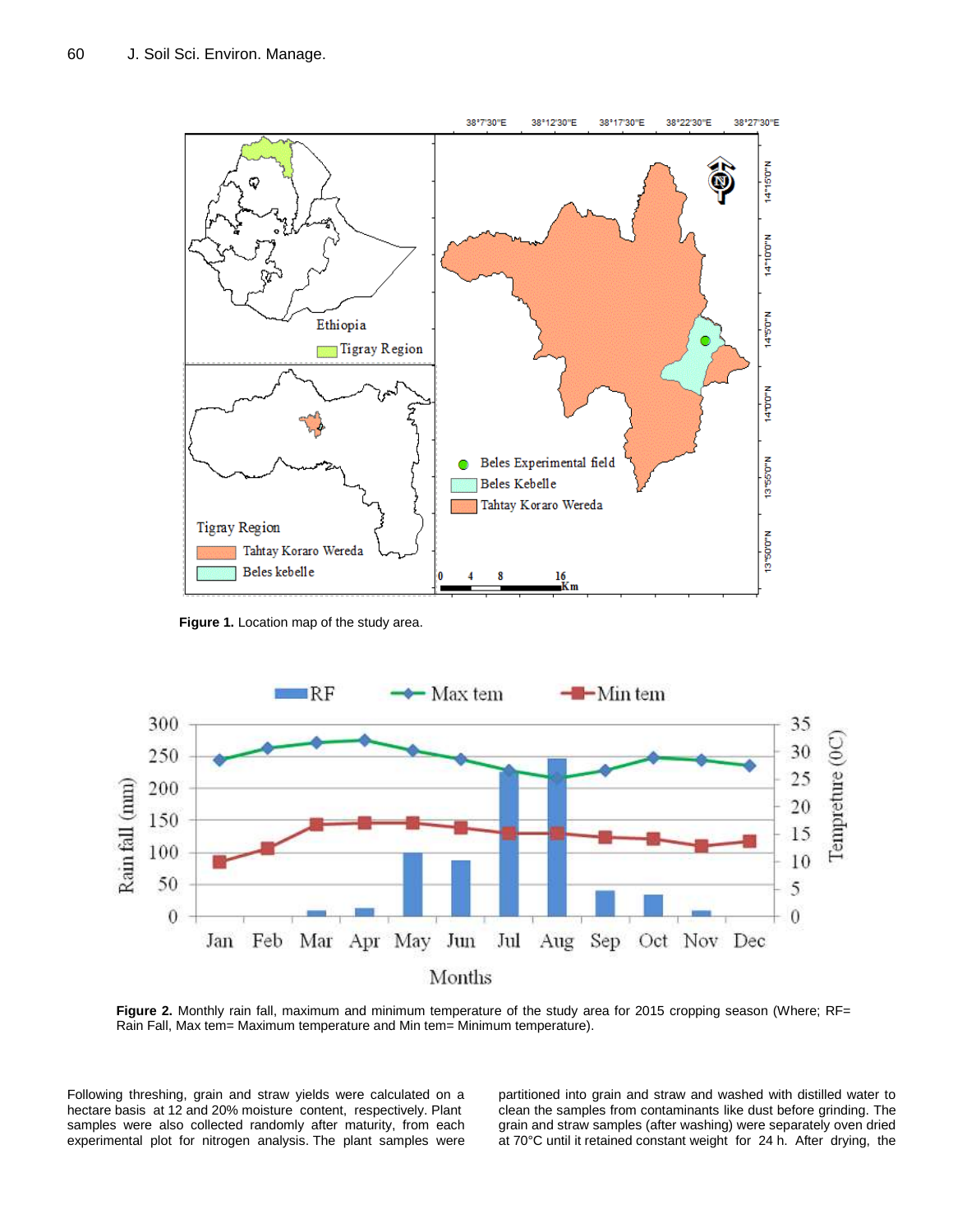| <b>Parameter</b> | <b>Method of analysis</b> | <b>According to</b>         |
|------------------|---------------------------|-----------------------------|
| Particle size    | Hydrometer method         | Bouyoucos (1962)            |
| pH (1:2.5)       | Potentiometric method     | Rhoades (1982)              |
| EC(1:2.5)        | EC meter                  | Jakson (1967)               |
| OC.              | Wet Oxidation method      | Walkely and Black (1934)    |
| TN               | Kejeldah method           | Bremner and Mulvaney (1982) |
| Avail. P         | Olsen method              | Olsen et al (1954)          |
| <b>CEC</b>       | Ammonium acetate method   | FAO (2008)                  |

**Table 1.** Soil and plant parameters analyzed and their respective methods.

plant tissue samples were ground and passed through 0.5 mm sieve for analysis of N concentration.

Grain and straw nitrogen contents (%), on a dry matter basis were determined by micro-Kjeldahl digestion procedure as described by Bremner and Mulvaney (1982). Total Nitrogen uptake (kg ha<sup>-1</sup>) of teff was calculated by multiplying the nitrogen content of the straw and grain by their respective yields (Bowen and Zapata, 1991). Using the procedures described by Fageria and Baligar (2003), apparent N recovery (AR) in cereal biomass, agronomic efficiency (AE) of fertilizer N and physiological N use efficiency were calculated.

#### **Total nitrogen uptake**

| N uptake of grain or straw (kg ha <sup>-1</sup> ) = Yield of grain or straw (kg ha <sup>-1</sup> ) x N concentration |  |
|----------------------------------------------------------------------------------------------------------------------|--|
| of grain or straw $\left(\% \right) \times 10^{-2}$                                                                  |  |

Total N uptake = N uptake of grain + N uptake of straw  $(iii)$ 

#### **Apparent N recovery (kg kg-1 )**

Apparent N recovery = (Un - U0)/n ……………………..….. (iii)

Where; Un stand for nutrient uptake at 'n' rate of fertilizer, Uo stands for nutrient uptake at control (no fertilizer) and 'n' stand for amount of fertilizer applied.

#### **Agronomic N use efficiency (kg kg-1 )**

Agronomic N use efficiency = (Gn -G0)/n…………..……….. (iv)

Where; Gn and Go stand for grain yield fertilized at 'n' rates of fertilizer and grain yield unfertilized, respectively, and 'n' stand for nutrient applied.

## **Physiological N use efficiency (kg kg-1 )**

Physiological N use efficiency = (Yn - Y0) **/** (Un - U0) …..... (v)

Where; Yn is the total biological yield (grain plus straw) of the fertilized plot, Yu is the total biological yield in the unfertilized plot, Un is the nutrient accumulation in a fertilized plot, and Uo is the nutrient accumulation in the unfertilized plot.

#### **Grain protein**

| This was calculated as (AACC, 2000)         |      |
|---------------------------------------------|------|
| % grain protein = % N in grain $\times$ 5.7 | (vi) |

### **RESULTS AND DISCUSSION**

#### **Physical properties of the soil**

## *Particle size distributions*

Result indicated that particle size distribution is almost similar in both chickpea-tef and tef-tef cropping sequence. As shown in Table 2, clay size particles dominate from the soil particles in the experimental site; hence, the textural class of the soil is clayey.

**Bulk density:** Even though it is insignificant, the result showed a difference in bulk density among the two cropping sequences. The experimental soil was found to have bulk density of 1.33 and 1.34 g cm<sup>-3</sup> for chickpea-tef and tef-tef sequence, respectively (Table 2). Since organic matter promotes aggregation and, thus, tends to reduce bulk density, this lower bulk density may be attributed to the effect of the precursor chickpea that contributes organic matter to the soil.

#### **Chemical properties of soils**

#### **Soil reaction**

The soil reaction (pH) level of the experimental site for both cropping sequences before planting tef and after harvest was almost constant (Table 3). According to Tekalign (1991), soil reaction rating, and soil of the study site is classified under moderately alkaline in reaction. Measurements of EC are used as indication of total quantities of soluble salts in soils. Also based on Marx et al. (1999) rating reported that, soil of the experimental site is categorized under low level of soluble salts and has no salinity problem.

#### **Organic carbon**

Results in Table 3 indicate that, organic carbon (OC) was higher in soil under chickpea-tef cropping sequence than in soil under continuous tef cropping. Hence, the preceding chickpea contributed to increased level of OC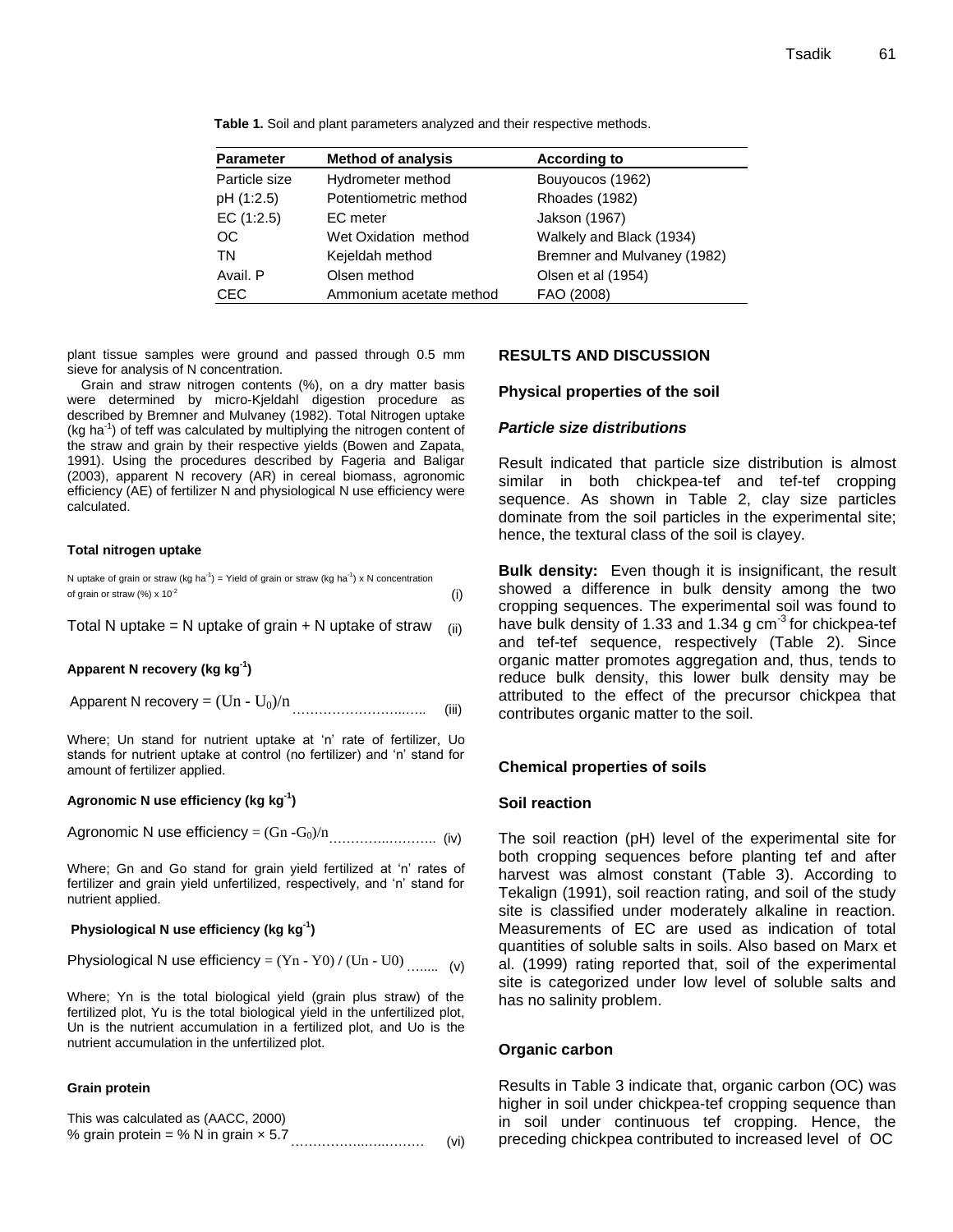| Table 2. Physical properties of the soil of the experimental site (0-20 cm). |  |  |
|------------------------------------------------------------------------------|--|--|
|------------------------------------------------------------------------------|--|--|

|                          | <b>Particle sizes distribution</b> |      |      |                       |                                    |  |
|--------------------------|------------------------------------|------|------|-----------------------|------------------------------------|--|
| <b>Cropping sequence</b> | Sand                               | Silt | Clav | <b>Textural class</b> | Bulk density (q cm <sup>-3</sup> ) |  |
| Chickpea-tef             | 16                                 | 30   | 54   | Clay                  | 1.33                               |  |
| Tef-Tef                  | 18                                 | 29   | 53   | Clav                  | 1.34                               |  |

**Table 3.** Selected soil chemical properties of the experimental site before and after tef planting.

| Cropping<br>sequence | Time of<br>sampling | pH   | EC (mmhos<br>$cm^{-1}$ | OC (%) | TN (%) | Av. P<br>$(mg kg-1)$ | Ex. K<br>(ppm) | <b>CEC</b><br>$(cmol(+)$ kg |
|----------------------|---------------------|------|------------------------|--------|--------|----------------------|----------------|-----------------------------|
| Chickpea-tef         | <b>Before</b>       | 7.86 | 0.26                   | 0.94   | 0.12   | 5.26                 | 0.54           | 48.54                       |
|                      | After               | 7.73 | 0.23                   | 0.67   | 0.08   | 6.39                 | 0.59           | 50.2                        |
| Tef-Tef              | <b>Before</b>       | 7.67 | 0.28                   | 0.52   | 0.10   | 5.10                 | 0.37           | 46                          |
|                      | After               | 7.61 | 0.24                   | 0.60   | 0.06   | 5.62                 | 0.66           | 47.8                        |

Where; pH= power of Hydrogen, EC = Electrical Conductivity, OC= Organic Carbon, OM= Organic Matter, TN= Total Nitrogen, Av.P= Available Phosphorus, Ex.K= Exchangeable Potassium and CEC= Cation Exchange Capacity.

in the soil as compared to the tef-tef mono cropping. After harvesting tef, percent organic carbon in soil under chickpea-tef cropping sequence decreased by 28%, while it increased by 15% under tef-tef cropping sequence compared to that before tef sowing. This shows organic carbon depletion from soil under chickpea-tef cropping sequence.

This depletion could be due to higher soil nitrogen content (Table 3) under chickpea-tef cropping sequence that could be used by microorganisms to multiply their cells and subsequently increase organic matter decomposition.

# **Total nitrogen**

Soil TN content is higher for chickpea-tef cropping sequence than continuous tef cropping before sowing and after harvesting (Table 3). This higher nitrogen concentration in the chickpea-tef rotation might be due to the contribution of previous chickpea to soil N accumulation.

In line with this, chickpea has a role to play in the maintenance of the soil N fertility in the cereal-based cropping systems of the Ethiopian highlands, either directly through the net effect of fixed or more likely through the sparing of soil nitrate (Holford and Crocker, 1997). The soil TN content before tef sowing was higher than that of after harvest for both cropping sequences.

# **Available phosphorus (Olsen P)**

Available phosphorus content of soil was higher for soil

under chickpea-tef cropping sequence relative to tef mono cropping system. Therefore, chickpea-tef cropping sequence has potential of improving available soil phosphorus.

# **Cation exchange capacity (CEC)**

Data in Table 3 indicate that, CEC of the soil was very high as per the rating established by Landon (1991). This high CEC might be due to, higher clay content of the soil which contributes to higher CEC. CEC of soil under both cropping sequences was higher after harvesting than before tef sowing.

# **Residual nitrogen in the soil**

Nitrogen accumulated in soil before tef sowing and after tef harvesting was assessed as the average result of plots that received the same treatments. Before sowing tef, higher residual nitrogen was recorded for the chickpea-tef rotation as compared to that of tef-tef sequence. This might be because of, part of the N fixed by the precursor chickpea remains in the soil as root residues or litter fall (Table 4).

Yaacob and Blair (1980) noted that, N content of soil is increased by including legumes in the cropping systems. Hence, legume cultivation increases soil organic N content which conserves N for use by subsequently planted cereal crops. However, after harvesting tef, results revealed depletion of N rather than its accumulation as residual N in the soil. More N was depleted from plots treated with 0 and 69 kg N ha<sup>-1</sup> under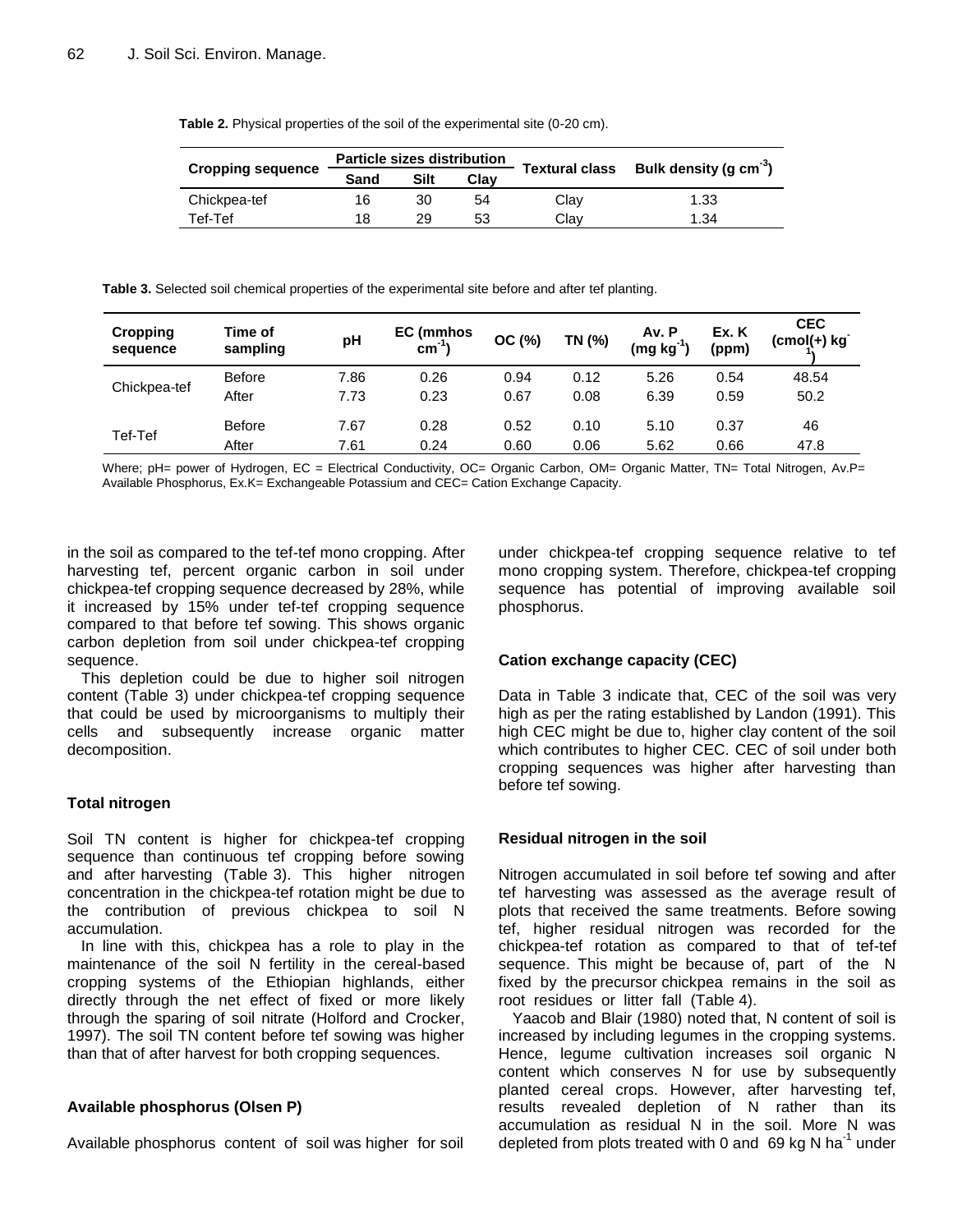|                               | Soil N before sowing |                               |        | Soil N after harvesting |                                   |  |
|-------------------------------|----------------------|-------------------------------|--------|-------------------------|-----------------------------------|--|
| Treatment (kg N $ha^{-1}$ )   | SN (%)               | T + SN (kg ha <sup>-1</sup> ) | $(\%)$ | $(kg ha-1)$             | Depleted N (kg ha <sup>-1</sup> ) |  |
| 0                             | 0.12                 | 3192                          | 0.06   | 1596                    | 1596                              |  |
| 11.5                          | 0.11                 | 2938                          | 0.10   | 2660                    | 278                               |  |
| 23                            | 0.11                 | 2949                          | 0.09   | 2394                    | 555                               |  |
| 34.5                          | 0.10                 | 2695                          | 0.06   | 1596                    | 1099                              |  |
| 46                            | 0.09                 | 2440                          | 0.07   | 1862                    | 578                               |  |
| 69                            | 0.13                 | 3527                          | 0.07   | 1862                    | 1665                              |  |
| Under continuous tef cropping |                      |                               |        |                         |                                   |  |
| 0                             | 0.10                 | 2680                          | 0.06   | 1596                    | 1084                              |  |

**Table 4.** Amounts of nitrogen in soil before and after tef harvesting.

Where; SN= Soil Nitrogen, T= treatment.

|                                           |       |            | <b>SNU</b>  |       |  |
|-------------------------------------------|-------|------------|-------------|-------|--|
| Nitrogen rates (N $kg$ ha <sup>-1</sup> ) |       | <b>GNU</b> | $(kg ha-1)$ | TNU   |  |
|                                           | 0.00  | 12.72      | 15.01       | 27.73 |  |
|                                           | 11.50 | 13.68      | 23.89       | 37.57 |  |
|                                           | 23.00 | 17.53      | 31.85       | 49.38 |  |
|                                           | 34.50 | 15.41      | 36.57       | 51.98 |  |
| Chickpea-tef sequence                     | 46.00 | 16.31      | 40.02       | 56.33 |  |
|                                           | 69.00 | 16.24      | 39.00       | 55.24 |  |
| Tef-tef sequence                          | 0.00  | 11.76      | 25.69       | 37.45 |  |

|  |  |  | Table 5. Nitrogen uptake of tef as affected by nitrogen fertilizer and previous chickpea. |  |
|--|--|--|-------------------------------------------------------------------------------------------|--|
|  |  |  |                                                                                           |  |

Where; GNU= Grain Nitrogen Uptake, SNU= Straw Nitrogen Uptake and TNU= Total Nitrogen Uptake.

chickpea tef cropping sequence followed by plots treated with 0 and 34.5 kg N ha<sup>-1</sup> under tef-tef and chickpea-tef cropping sequences, respectively.

More depletions of N from plots not treated were expected as plant that used the available N in the soil.

Conversely, more depletion of N from plots treated with higher rates of N could be due to higher biomass production than grain yield (Appendix Table 1). Only higher grain yield was obtained from plots treated with 34.5 kg N ha $^{-1}$ . Therefore, at higher rates more N was used for plant biomass production than grain yield in this study.

## **Nitrogen uptake of tef**

## *Grain, straw and total N uptake of tef*

Tef responded considerably to the precursor chickpea during two year of experiment at the study area. Fertilizer nitrogen application for tef after chickpea positively affected grain (GNU), straw (SNU) and total nitrogen uptake (TNU) (kg ha<sup>-1</sup>). The result shows that total nitrogen uptake improved with increasing rate of nitrogen and tend to decline at higher rates beyond  $46$  kg N ha<sup>-1</sup>

(Table 5) in rotation with chickpea. Highest total nitrogen uptake (56.33 kg N ha<sup>-1</sup>) was recorded for 46 kg N ha<sup>-1</sup> rate.

In line with this study, Selamyihun et al. (1999) reported that total N uptake increased significantly, concomitant with grain and straw yields, up to the application 30 kg N ha $^1$  rate: TNU values were 43.9, 62.2 and 66.6 kg N ha $^1$ for 0, 30 and 60 kg fertilizer N ha<sup>-1</sup>, respectively. The total nitrogen uptake has a positive association with that of economic yield. Therefore, the treatment that gave maximum economic yield (23 kg N ha<sup>-1</sup>) statistically the same with plots received  $34.5$  kg N  $^{\text{ha-1}}$  was also highest in total nitrogen uptake. (23 kg N ha<sup>-1</sup>) was also highest in economic yield statistically the same with plots received 34.5 kg N  $ha^{-1}$ .

## **Nitrogen use efficiency indices**

# *Apparent nitrogen recovery (ANR)*

The different rates of nitrogen applied under chickpea-tef rotation cropping influenced by apparent nitrogen recovery of tef. According to the result obtain, ANR was highest (90%) at the lower N rate applied (11.5 kg N ha<sup>-1</sup>)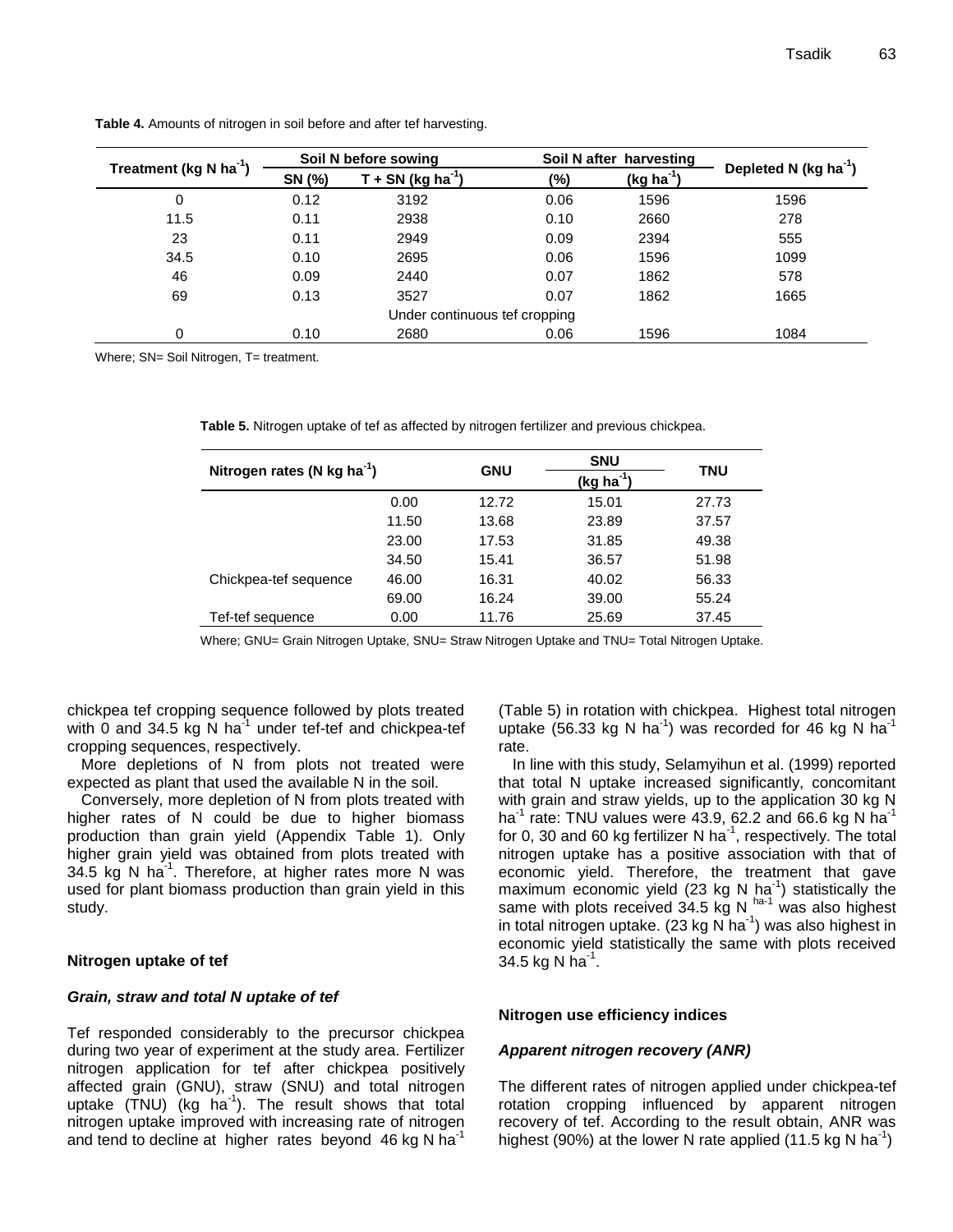|                                     |       |         | <b>ANUE</b>           | <b>PNUE</b> |
|-------------------------------------|-------|---------|-----------------------|-------------|
| Treatments (kg N ha <sup>-1</sup> ) |       | ANR (%) | $(\text{kg kg}^{-1})$ |             |
|                                     | 0.00  | 0       | 0                     |             |
|                                     | 11.50 | 90      | 4.78                  | 47.94       |
|                                     | 23.00 | 75      | 10.48                 | 98.02       |
|                                     | 34.50 | 75      | 7.62                  | 85.83       |
| Chickpea-tef sequence               | 46.00 | 62      | 4.85                  | 82.92       |
|                                     | 69.00 | 41      | 2.22                  | 97.68       |
| Tef-tef sequence                    | 0.00  | 0       | 0                     | 0.00        |

**Table 6.** Apparent nitrogen recovery, agronomic and physiologic nitrogen use efficiency of tef.

Where; ANR= Apparent Nitrogen Recovery, ANUE= Agronomic Nitrogen Use Efficiency and PNUE= Physiological Nitrogen Use Efficiency.

and lowest (41%) at the higher (69 kg N ha<sup>-1</sup>) N rate applied. This indicates that, as the application of fertilizer nitrogen increases the chance of tef plants to extract the entire applied N to its biomass decreases (Table 6).

In line with this study, Abraha (2013) and Haile et al. (2012) also reported that N uptake efficiency was higher at lower rates of N application but drastically decreased with further increase in the rate of the nutrient for tef and wheat, respectively. This might be due to combination of leaching, fixation and volatilization at higher N rates other than plant uptake.

According to Dobermann (2005), apparent N recovery efficiency of tef at the plot supplemented with higher N (69 kg N ha<sup>-1</sup>) fell within the common range (30 to 50%) values, whereas the rest of the plots showed the experiment was under well managed system (> 50%). Selamyihun et al. (1999) also reported that; mean apparent recovery (ANR) of fertilizer N in above-ground biomass of tef was 61.1 and 14.5% across two seasons for 0 to 30 and 30 to 60 kg N ha $^{-1}$  intervals, respectively for tef.

# **Agronomic (ANUE) and physiological nitrogen use efficiency (PNUE)**

Both ANUE and PNUE of tef were significantly affected by the different nitrogen rates applied under chickpea-tef rotational cropping. Teff ANUE exhibited decreasing mean values with increasing levels of nitrogen (from 10.48 to 2.22 kg grain per kg applied N) which means under lower N rates, dry matter partitioned to the grain per unit of total plant N was higher compared with the higher N rates (Table 6). This indicated that at low level of nitrogen the primary factor limiting crop growth and final yield is nitrogen and at higher N supply incremental yield gains become smaller because yield determining factors other than N become more limiting as the maximum yield potential is approached (Dobermann, 2005). According to this author, the higher agronomic efficiency (10.48 kg kg<sup>-1</sup>) of N applied to tef at this particular study falls within the common range (10 to 30

kg  $kg^{-1}$ ). The N requirement of tef after precursor chickpea targeting on an economic yield was 23 kg ha<sup>-1</sup> as compared with the other rates.

Physiological N use efficiency of tef under different N application rate ranged from 47 to 98 kg  $kg^{-1}$  N. Highest PNUE of nitrogen was obtained from plots supplemented with 23 kg N ha<sup>1</sup> (Table 6). Except for plots that were treated with 11.5 kg N ha<sup>-1</sup>, physiological N efficiency was whether beyond the common range  $($  > 60 kg kg<sup>-1</sup>) which might contribute to the fact that the experiment was under well managed system or the soil had low nitrogen supply or else there was higher N loss through leaching, volatilization, and so on (Dobermann, 2005).

# **Grain protein content**

Grain protein content of tef was affected by the N rates applied at the study area. The highest and lowest grain protein contents were recorded for grain harvested from plots fertilized with 23 kg N ha<sup>-1</sup> (7.78%) in the form of urea and 0 kg N ha $^{-1}$  (on both rotation systems) (6.95%), respectively (Figure 3). In general grain protein content showed nearly increasing trend with nitrogen rates at the study area.

Thus results are in line with Halvorson et al. (2004) and Bereket et al. (2014) who reported that grain protein content of cereals increased with nitrogen rates. Grain protein content under chickpea-tef rotation was greater than that of tef-tef rotation at the study area. This may be due to the effect of legumes on residual N.

# **Conclusion**

Crop rotation especially, legume with cereals has been practiced for long to improve soil fertility for the succeeding non-leguminous crops in Tigray. In the study area, farmers most of the time rotate chickpea with tef in order to improve fertility of their soil, nutrient use efficiency of their crops and increase tef productivity. Although the beneficial effects of rotating leguminous crops with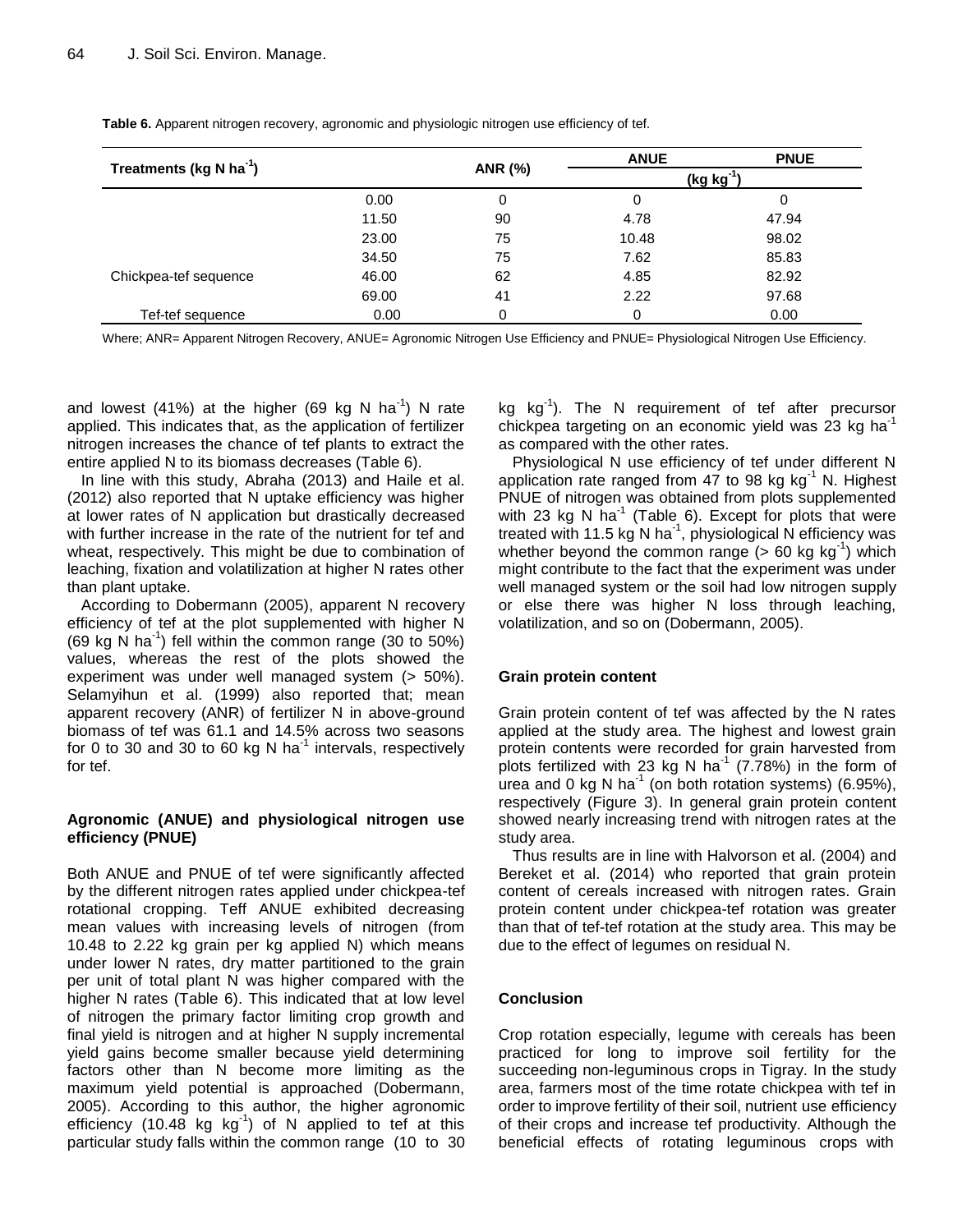

**Figure 3.** Grain protein content as affected by the different N rates at the study area.

cereals were well known in the study area, there was an information gap on contribution of preceding legumes on the significant nitrogen addition to the soil and its effect on nitrogen use efficiency for succeeding cereal crops (tef). Accordingly, study was carried out to determine the nitrogen use efficiency of teff as influenced by supplementary nitrogen fertilizer rates after chickpea.

Application of different N rates in the chickpea-teff rotation significantly affected crop nitrogen uptake and use efficiency indices. The highest total nitrogen uptake was recorded from the 46 kg N ha<sup>-1</sup> rate. Apparent nitrogen recovery, agronomic and physiological nitrogen use efficiencies were also significantly influenced by different nitrogen levels applied. Apparent nitrogen recovery of N applied to tef was decreased with increased rates of nitrogen in the chickpea-tef rotation. Maximum agronomic efficiency (10.48 kg kg<sup>-1</sup>) of N applied to tef was obtained from the 23 kg N ha<sup>-1</sup> rate and decreased beyond this rate; indicating reducing biological response to increased N rates exceeding  $23$  kg ha<sup>-1</sup>. Highest physiological efficiency of nitrogen was also obtained from plots supplemented with 34.5 kg N ha<sup>-1</sup>.

Therefore, it could be concluded that, under chickpeateff rotation cropping system some amount of supplementary nitrogen input is needed to fulfill the nitrogen requirement and nitrogen use efficiency of tef crop at the study area. Legume-cereal rotational cropping system is important to reduce the input of inorganic nitrogen fertilizers, improve crops nitrogen use efficiency, reduce environmental pollution and for the soil to sustainably produce yield.

#### **CONFLICT OF INTERESTS**

The author has not declared any conflict of interests.

#### **REFERENCES**

- Abraha A (2013). Effects of rates and time of nitrogen fertilizer application on yield and yield components of tef [*Eragrostis* tef (zucc.) trotter] in habro district, eastern Ethiopia. M.Sc.Thesis.
- Bowen GD, Zapata F (1991). Efficiency in uptake and use of nitrogen by plants. In: IAEA (ed.) Stable isotopes in plant nutrition, soil fertility and environmental studies. IAEA, Vienna pp. 349-362.
- Bremner JM, Mulvaney CS (1982). Nitrogen Total. In A.L. Page, R.H. Miller and D.R.Keeney (eds.). Methods of soil analysis. Part 2- Chemical and microbiological properties. Agronomy 9(2):595-624.
- Dobermann A (2005). International fertilizer association. Nitrogen use efficiency – state of the art. International Workshop on Enhanced-Efficiency Fertilizers. Frankfurt, Germany pp. 28-30.
- Fageria NK, Baligar VC (2003). Methodology for Evaluation of Lowland Rice Genotypes for Nitrogen Use Efficiency. Journal of Plant Nutrition 26(6):1315-1333
- Giller KE (2004). Emerging technologies to increase the efficiency of use of fertilizer nitrogen. In: A.R. Mosier, J. K. Syers and J.R. Freney (eds), Agriculture and the nitrogen Cycle. Scope 65. Island Press Washington DC pp. 35-51.
- Haile D, Nigussie D, Ayana A (2012). Nitrogen use efficiency of bread wheat: Effects of nitrogen rate and time of application. Journal of Soil Science and Plant Nutrition 12(3):389-410.
- Halvorson AD, Nielsen DC, Reule CA (2004). Nitrogen fertilization and rotation effects on no-till dry land wheat production. Agronomy Journal 96:1196-1201.
- Hirel B, Le Gouis J, Ney B, Gallais A (2007). The challenge of improving nitrogen use efficiency in crop plants: toward a more central role for genetic variability and quantitative genetics within integrated approaches. Jornal of Experimental Botany 58(9):2369-2387.
- Kebebew A, Solomon C, Gizaw M (2013). Conventional and Molecular Teff Breeding. pp. 33-37. In:Zerhun Tadele (eds.), Achievements and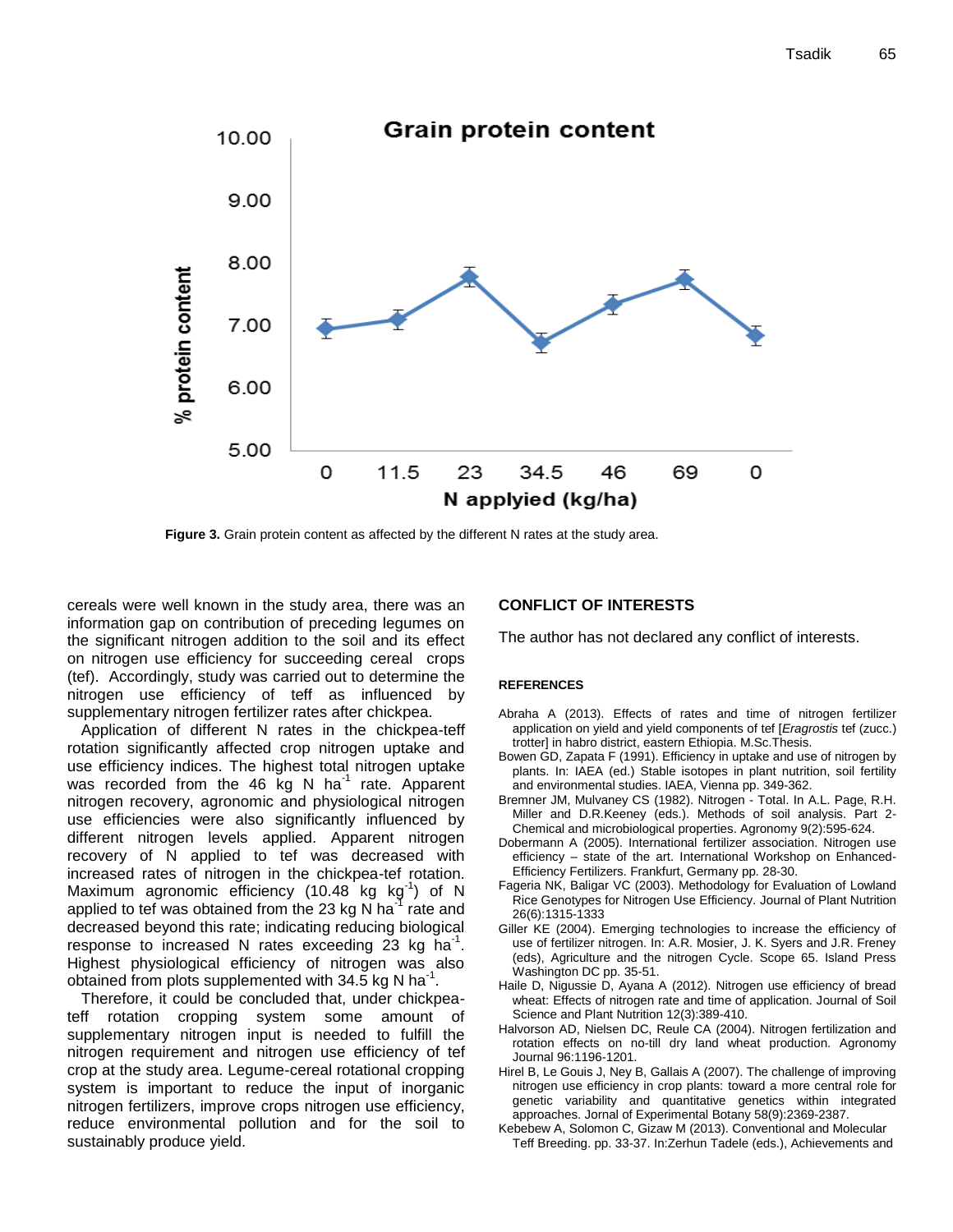Prospects of Teff Improvement; Proceeding of the Second International Workshop, November 7-9, 2011, Debre Zeit, Ethiopia. Ethiopian Institute of Agricultural Research Institute, Addis Ababa, Ethiopia; Institute of Plant Sciences, University of Bern, Switzerland. Printed at stampfli AG, 3001 Bern, Switzerland. ISBN: 978-3-033- 03818-9.

- Lopez-Bellido RJ, Lopez-Bellido L (2001). Efficiency of nitrogen in wheat under Mediterranean condition: effect of tillage, crop rotation and N fertilization. Field Crop Research 71(1):31-64.
- Nevens F, Bommele LM, Reheul D, Verbruggen I, De Cauwer B (2004). Reducing fertiliser N use by application of ley-arable rotations. Grassland Science 9:532-534.
- Power JF, Wiese R, Flowerday D (2000). Managing nitrogen for water quality: Lesson from management systems evaluation area. Journal Environmental Quality 29:335-366.
- Raun WR, Johnson GV (1999). Improving nitrogen use efficiency for cereal production. Agronomy Journal 91:357-363.
- Selamyihun Kidanu, Tanner DG, Tekalign Mamo (1999). Effect of Nitrogen Fertiliser Applied to Tef on the Yield and N Response of Succeeding Tef and Durum Wheatona Highland Vertisol. African Crop Science Journal 7:35-46.
- Semenov MA, Jamieson PD, Martre P (2007). Deconvoluting nitrogen use efficiency in wheat: A simulation study. European Journal of Agronomy 26:283-294.
- Tigray Finance and Economic bureau (TFEB) (1995). Major soil types of Tigray regional state. Physical planning development, GIS center.
- Yamoah CF, Varvel GE, Waltman WJ, Francis CA (1998). Long-term nitrogen use and nitrogen removalindexincontinuous crops and rotations. Field Crop Research 57:15-27.